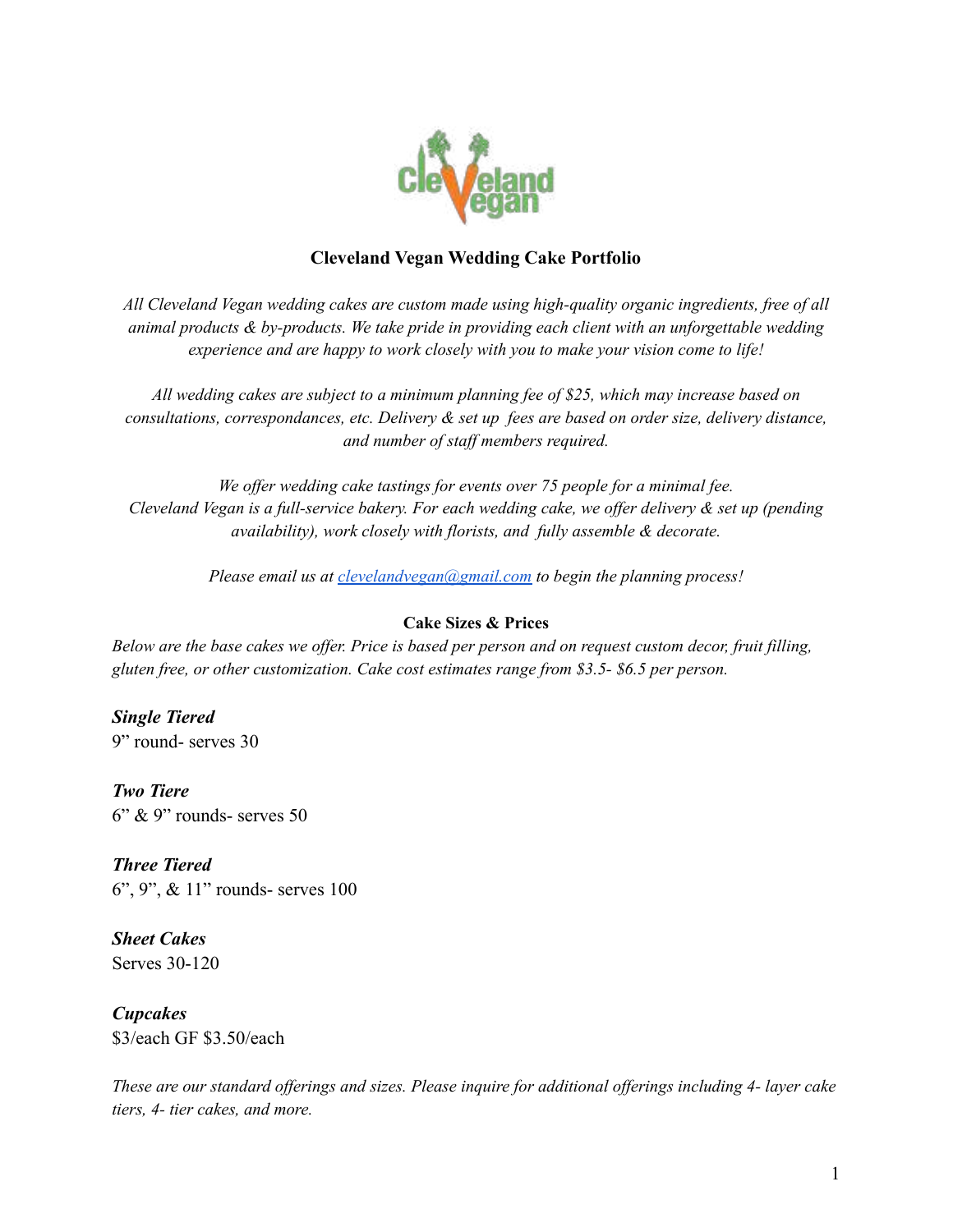### **Types of Decoration**

*Cleveland Vegan offers many different decoration styles. Below are some of our most popular. If the style you are looking for is not listed, we are open to working with you to make that happen!*

# *Cake Decoration Styles*

-Textured buttercream- swirl, stripes, unfinished -Clean frosting -Buttercream rosettes -Semi-naked -Ruffles

## *Additional Decorations*

-Handpainted watercolor -Gold leaf -Edible flowers -Ombre -Stenciled texture -Birch tree -Two-toned -Ganache drip -Fruit accent

*We ask that flowers, toppers, & figurines are provided by the client to ensure that you get exactly what you are looking for. We are happy to work with your florist to coordinate how many flowers we will need.*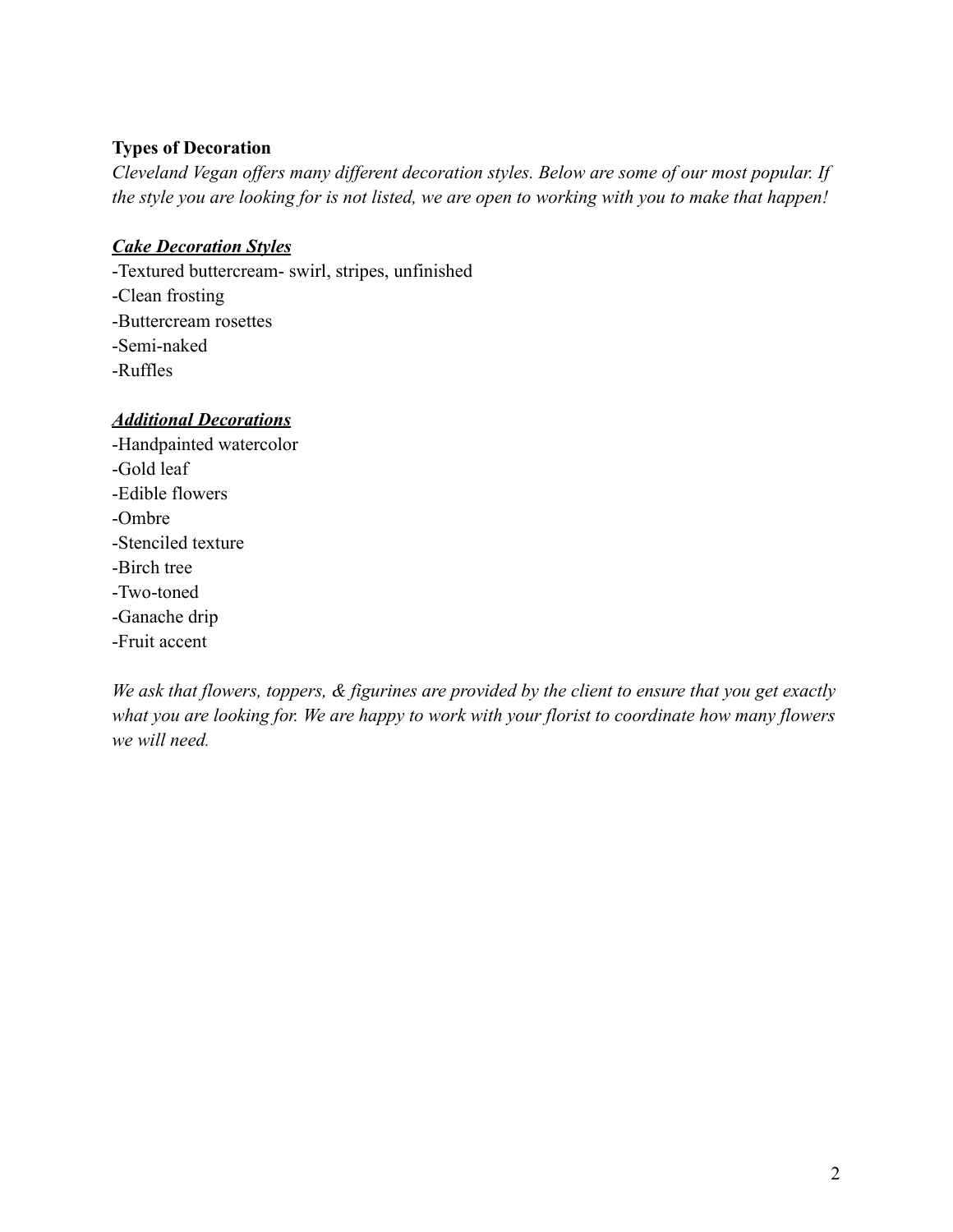

*9"- swirled frosting*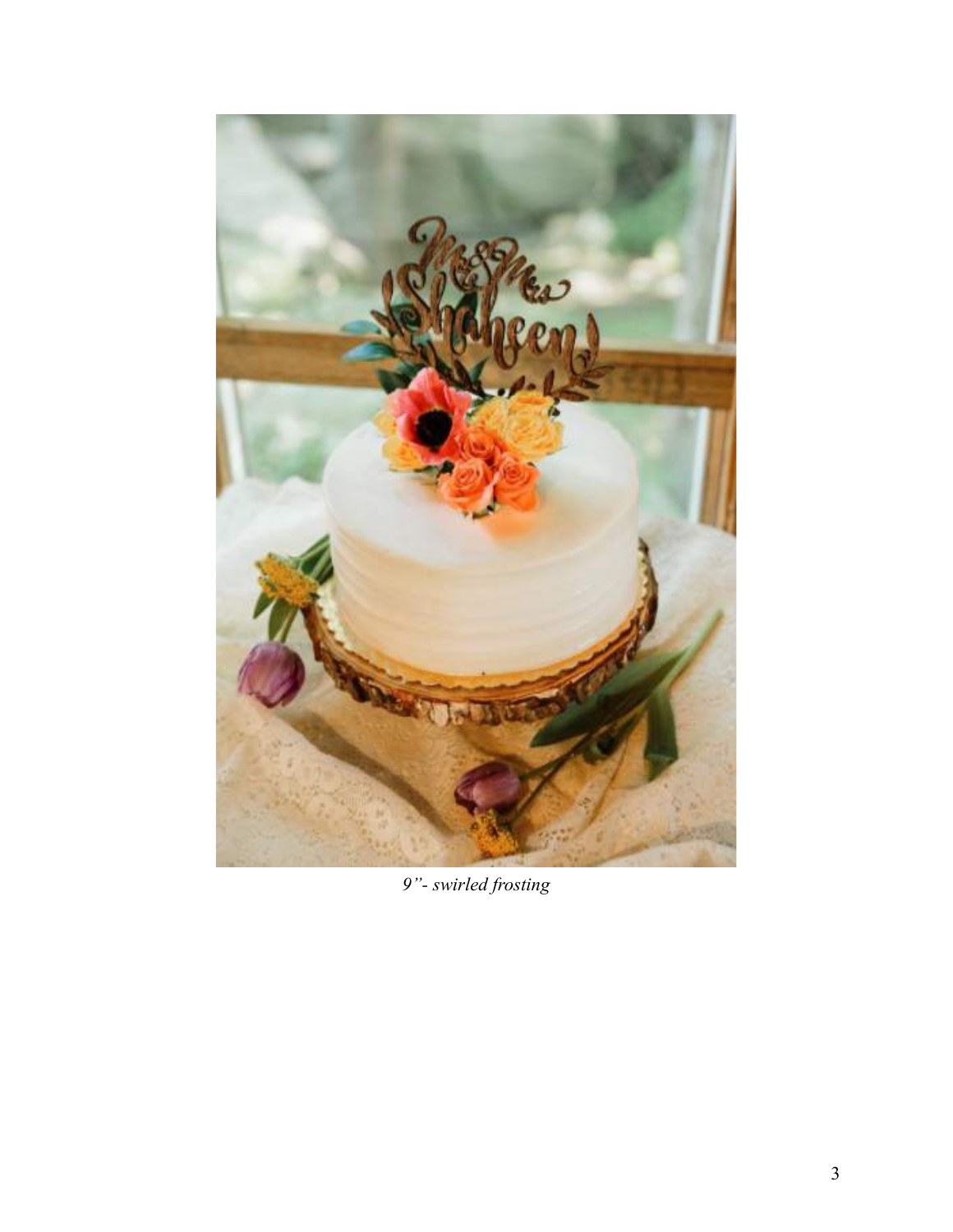

*3-tiered semi naked w/ succulents (provided by client) Tiers- 6", 9", & 11" rounds*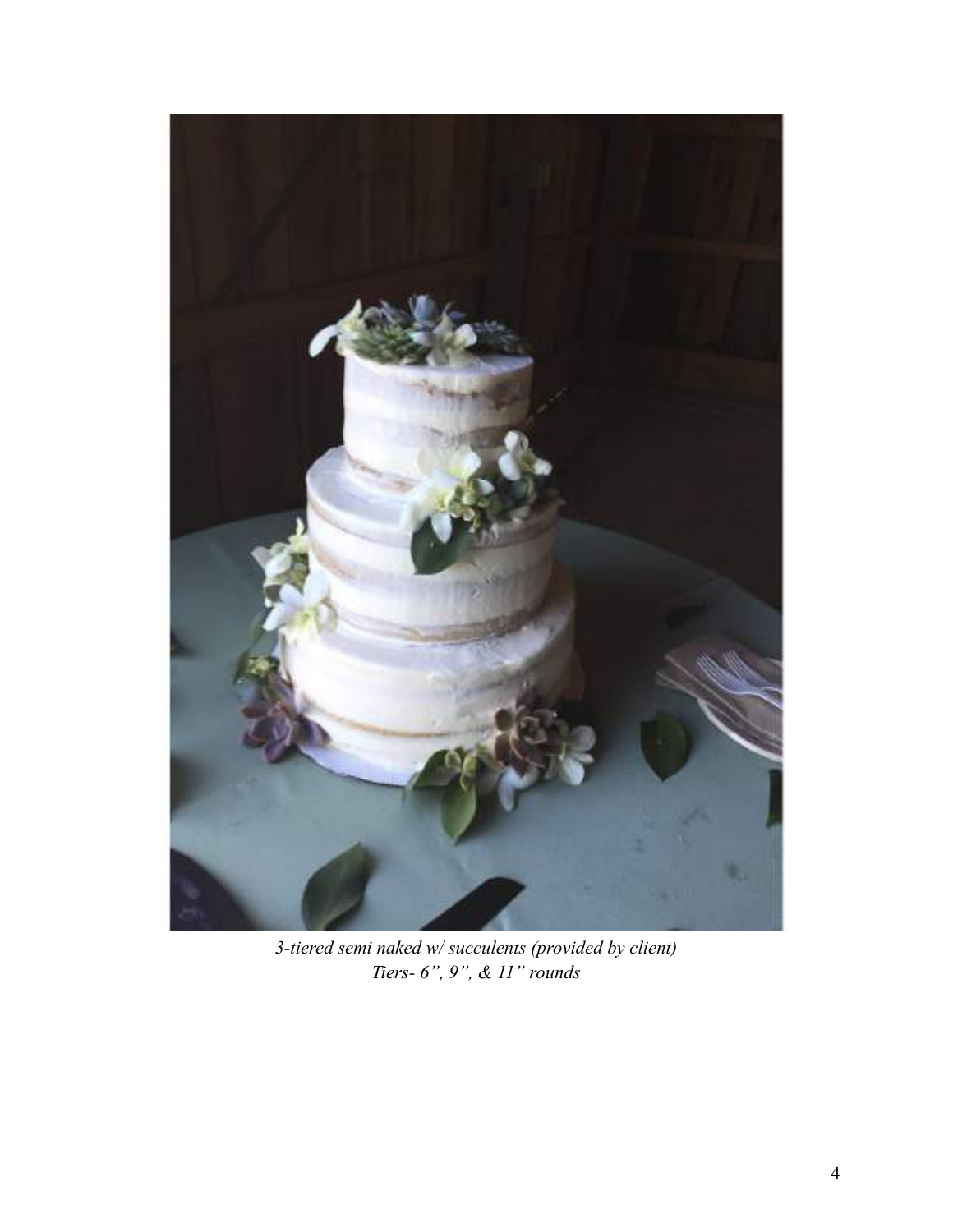

*3- tiered semi naked w/ flowers & greenery (provided by florist) Tiers- 6", 9", & 11" rounds*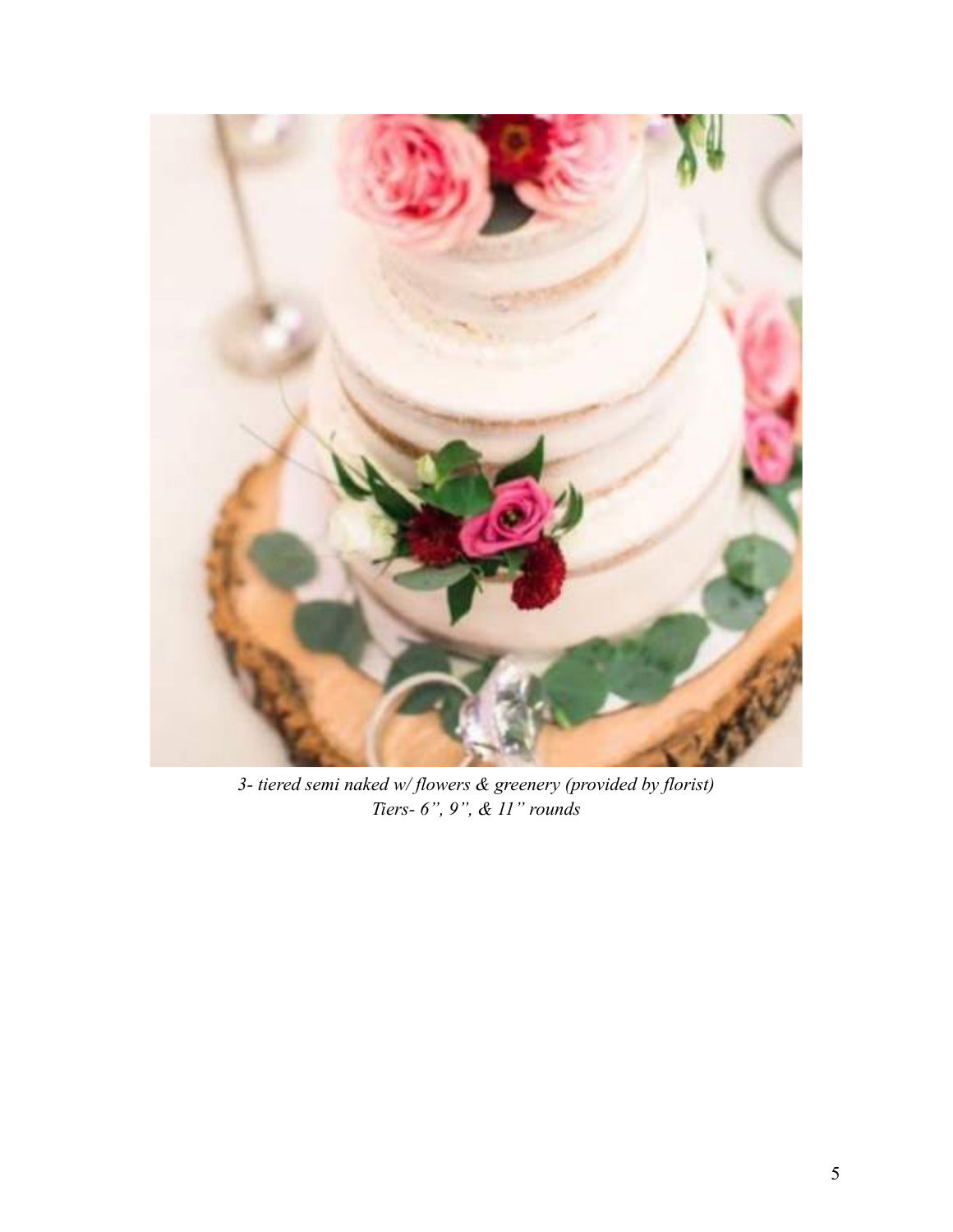

*2-tiered- birch tree decoration Tiers- 6" & 9" rounds*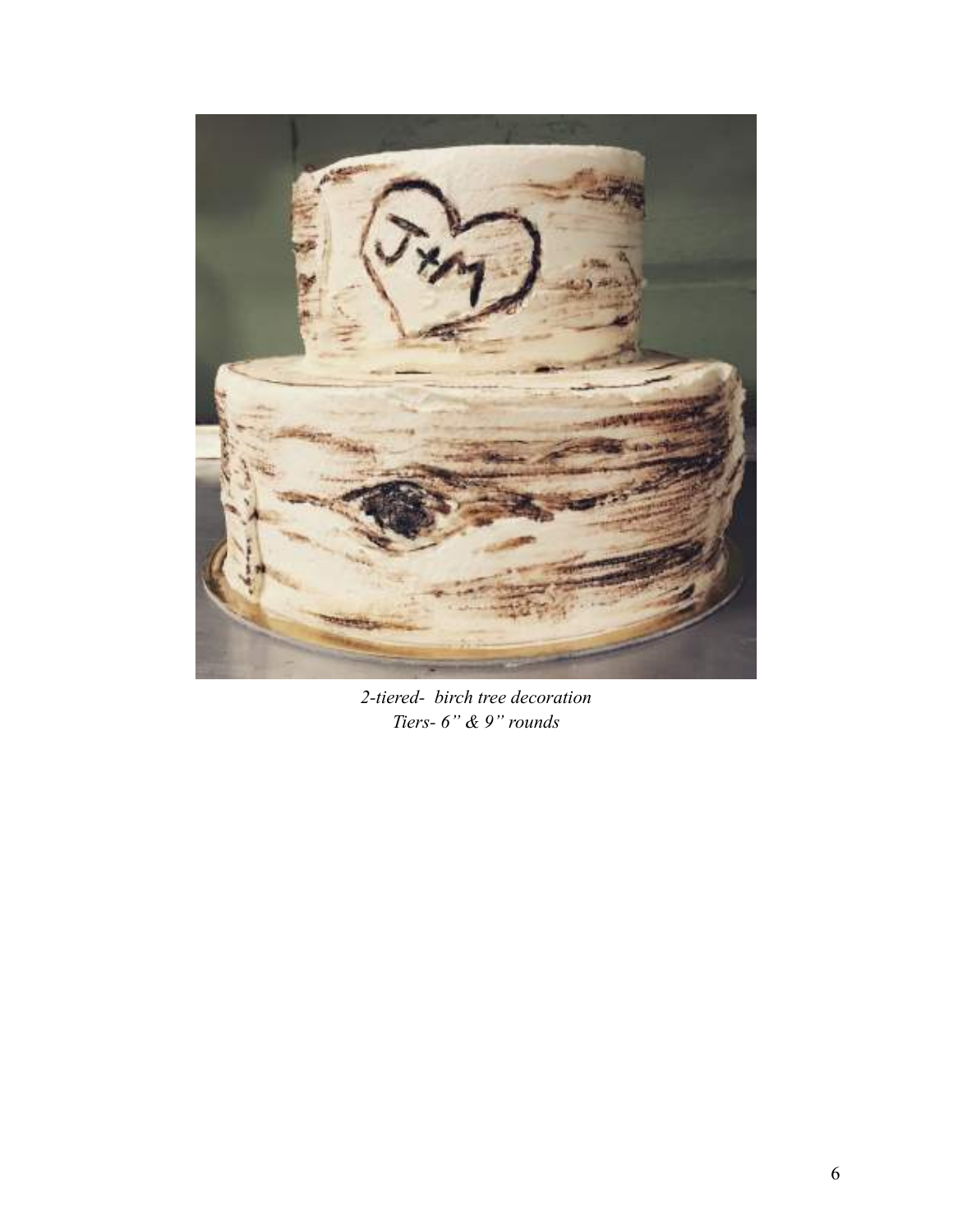

*3- tiered w/ fresh berries & figs Bottom tier- 11" round w/ 6 layers Middle tier- 9" round w/ 4 layers Top tier- 6" rounds w/ 3 layers*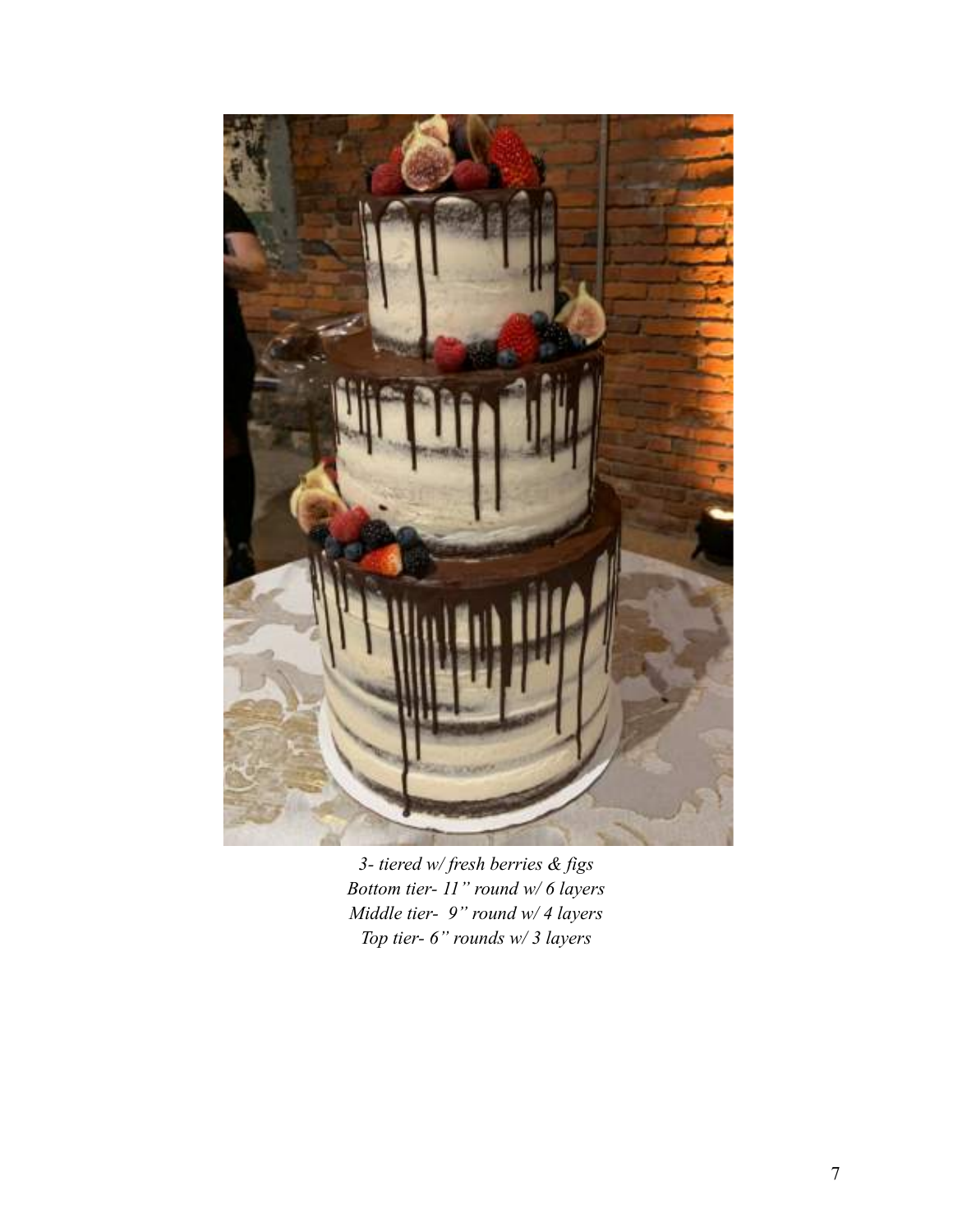

*Asymmetrical 3- tiered cake w/ geometric theme-Bottom tier- multi-colored fondant to mimic stone (6", 9", & 11" rounds)*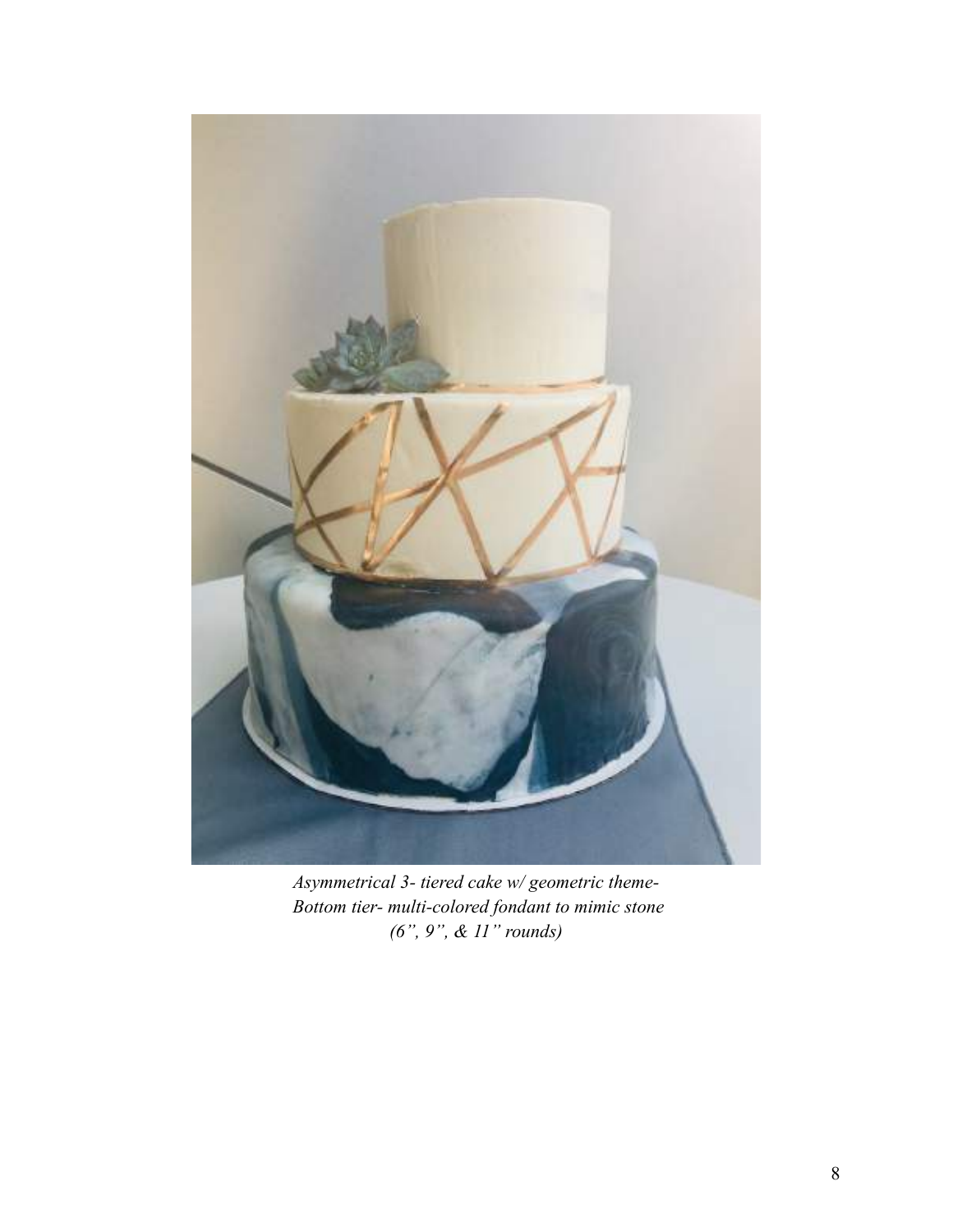

*3- tiered semi- naked cake w succulents (client provided) Tiers- 6", 9", & 11" rounds*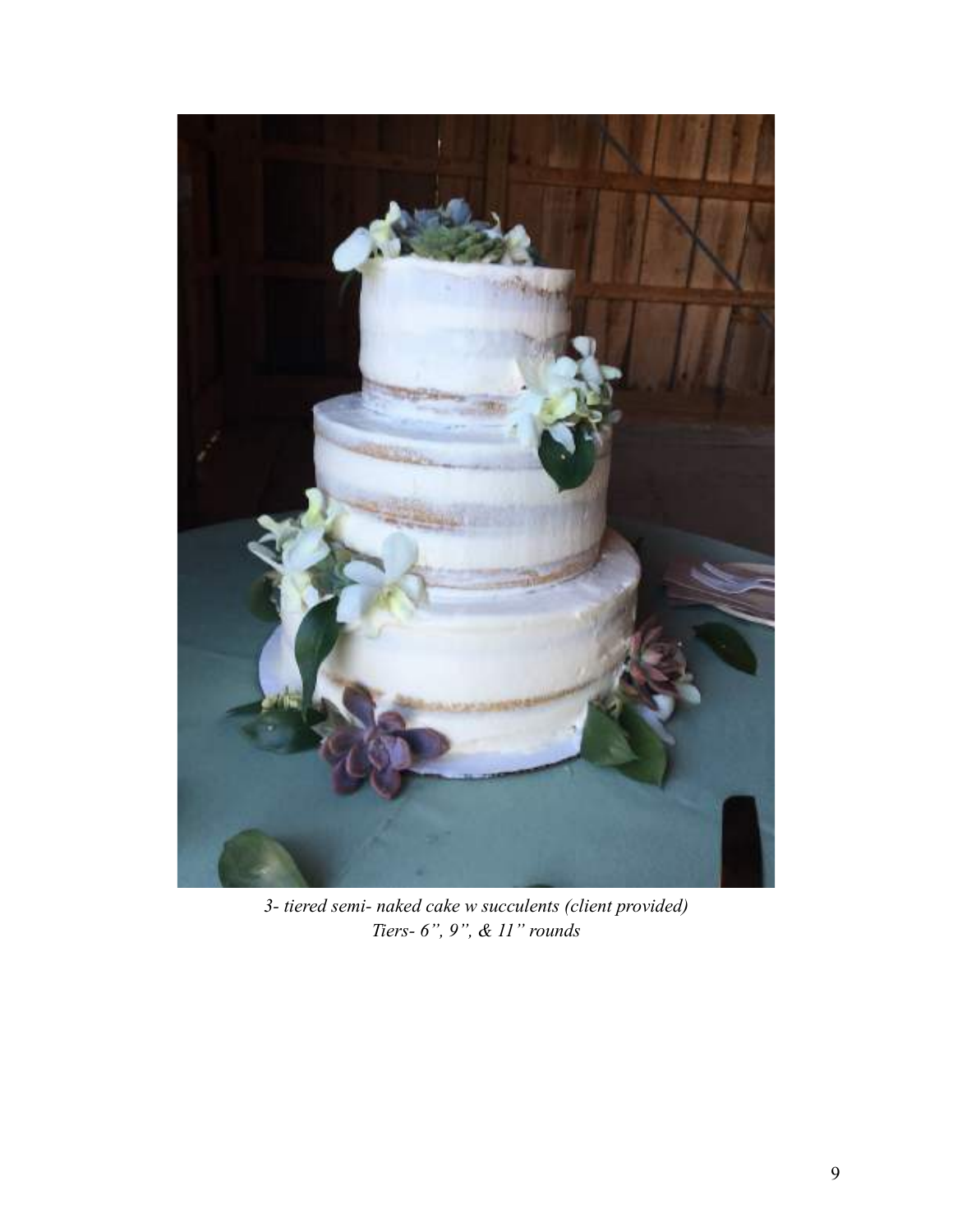

*3- tiered w/ 3D stenciled buttercream Tiers- 6", 9", & 11" rounds*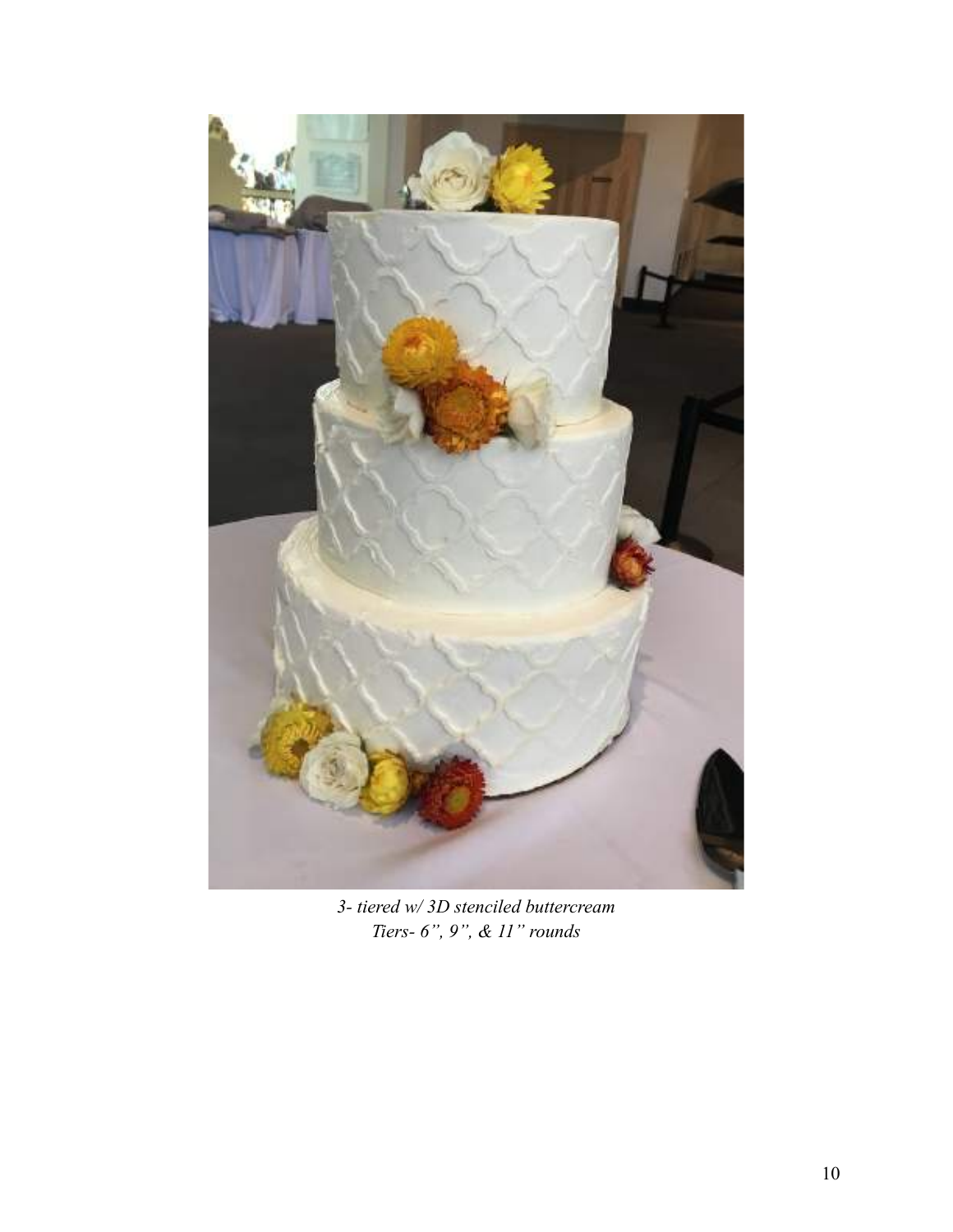

*2-tiered semi naked w/ flowers & topper (client provided) Tiers- 6" & 9" rounds*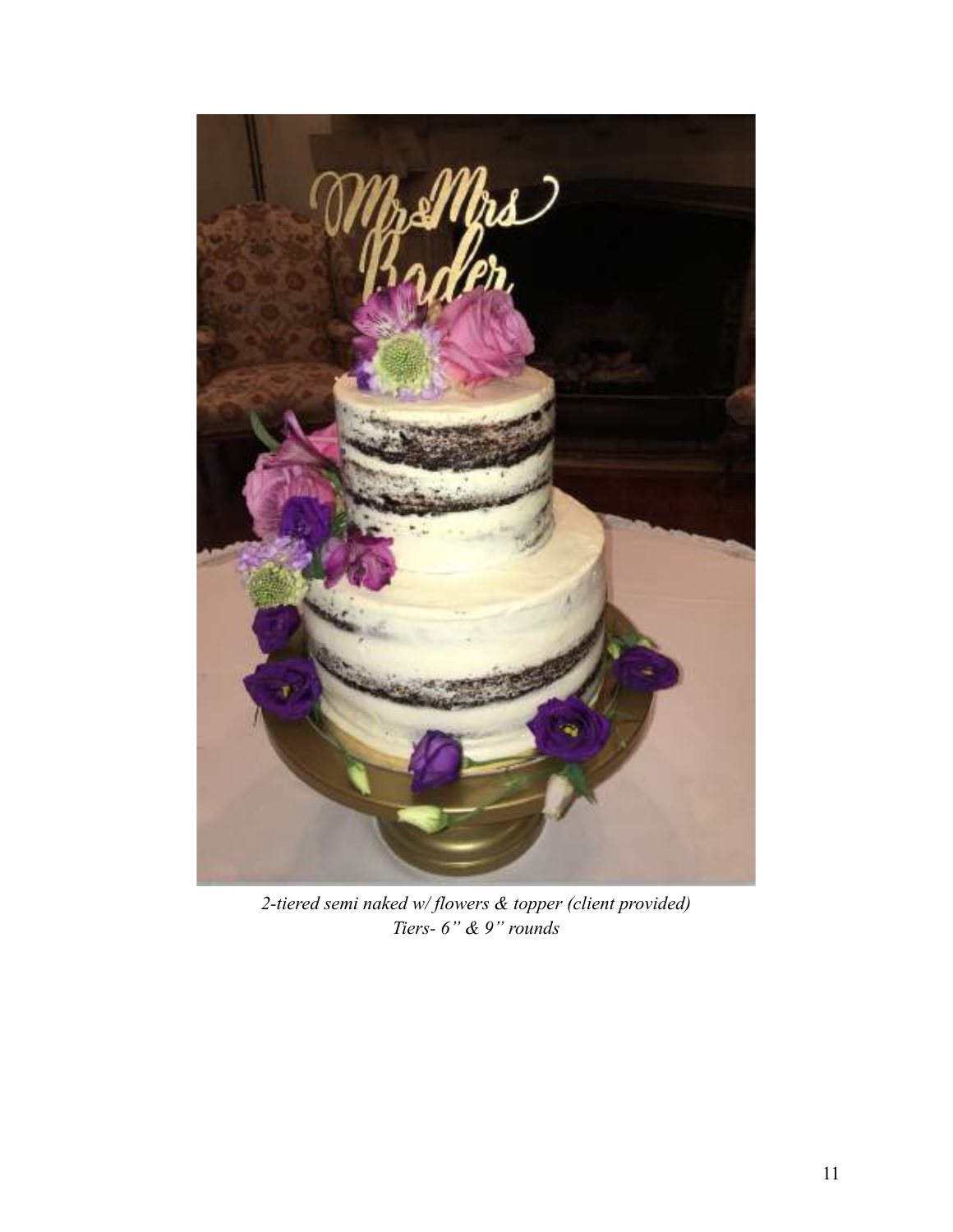

*3- tiered w/ clean frosting & assorted berries Tiers- 6", 9", & 11" rounds*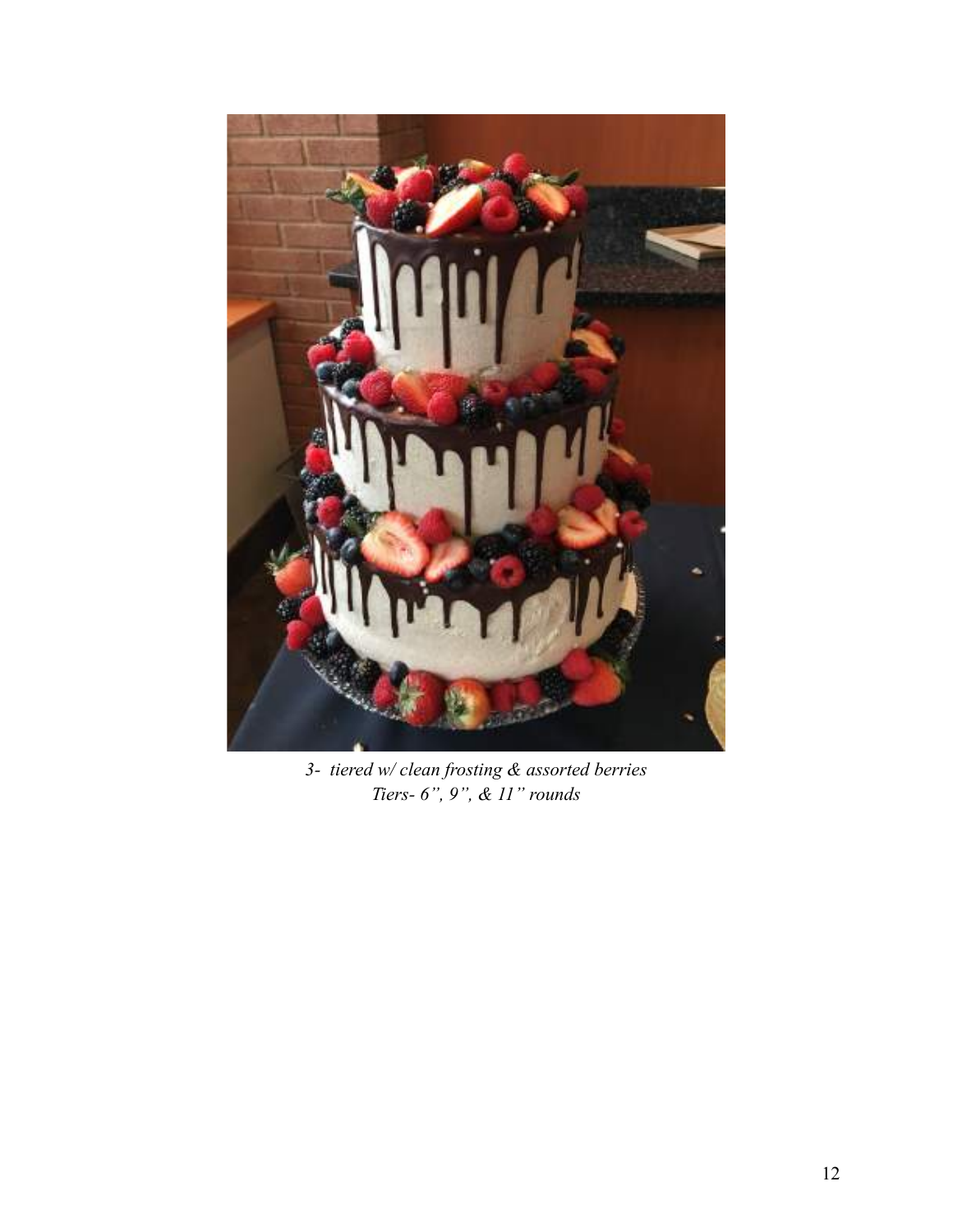

*7" Groom's cake w/ topper (client provided)*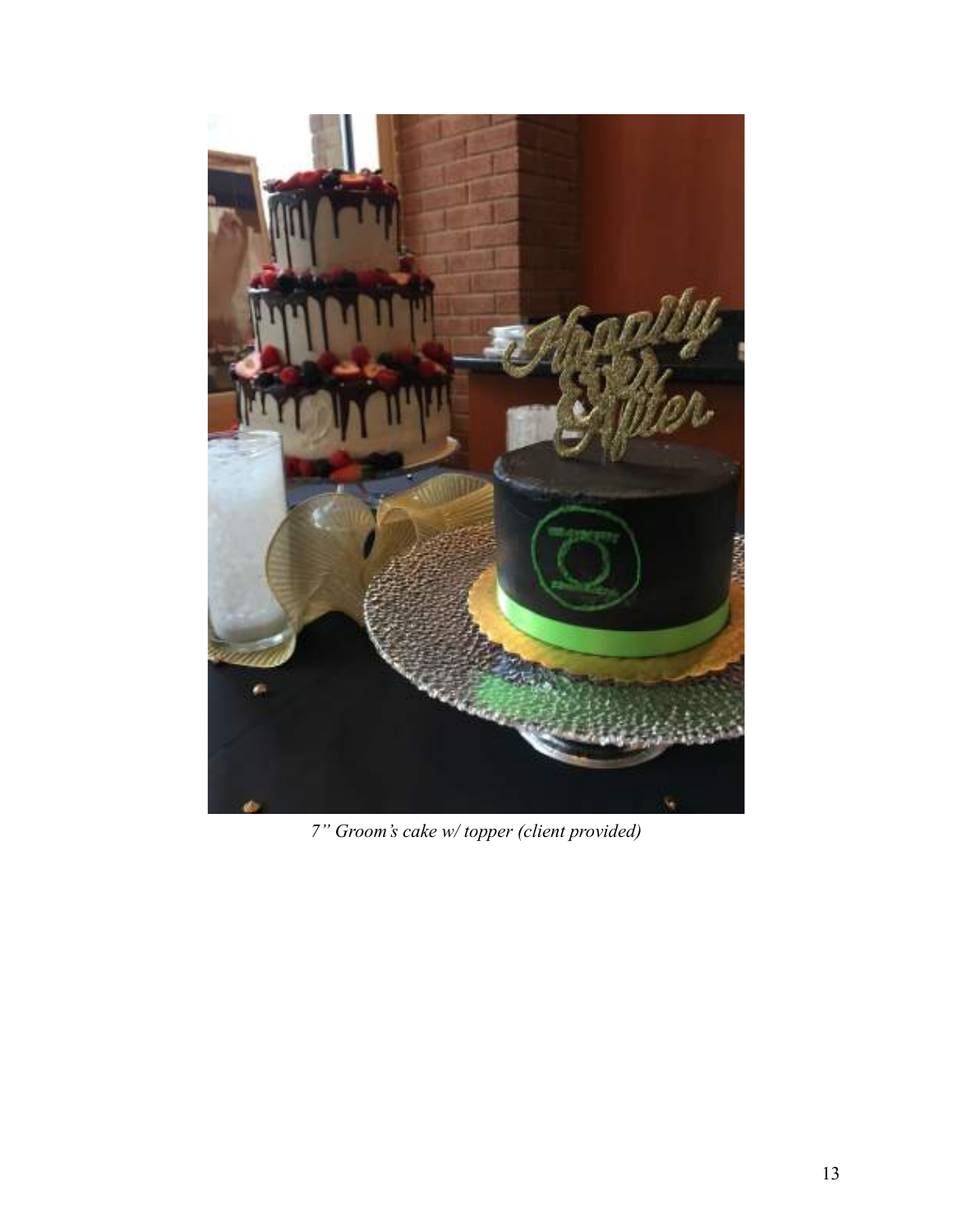

*2-tiered cake w/ colored buttercream & gold garland (client provided) Tiers- 6" & 9" rounds*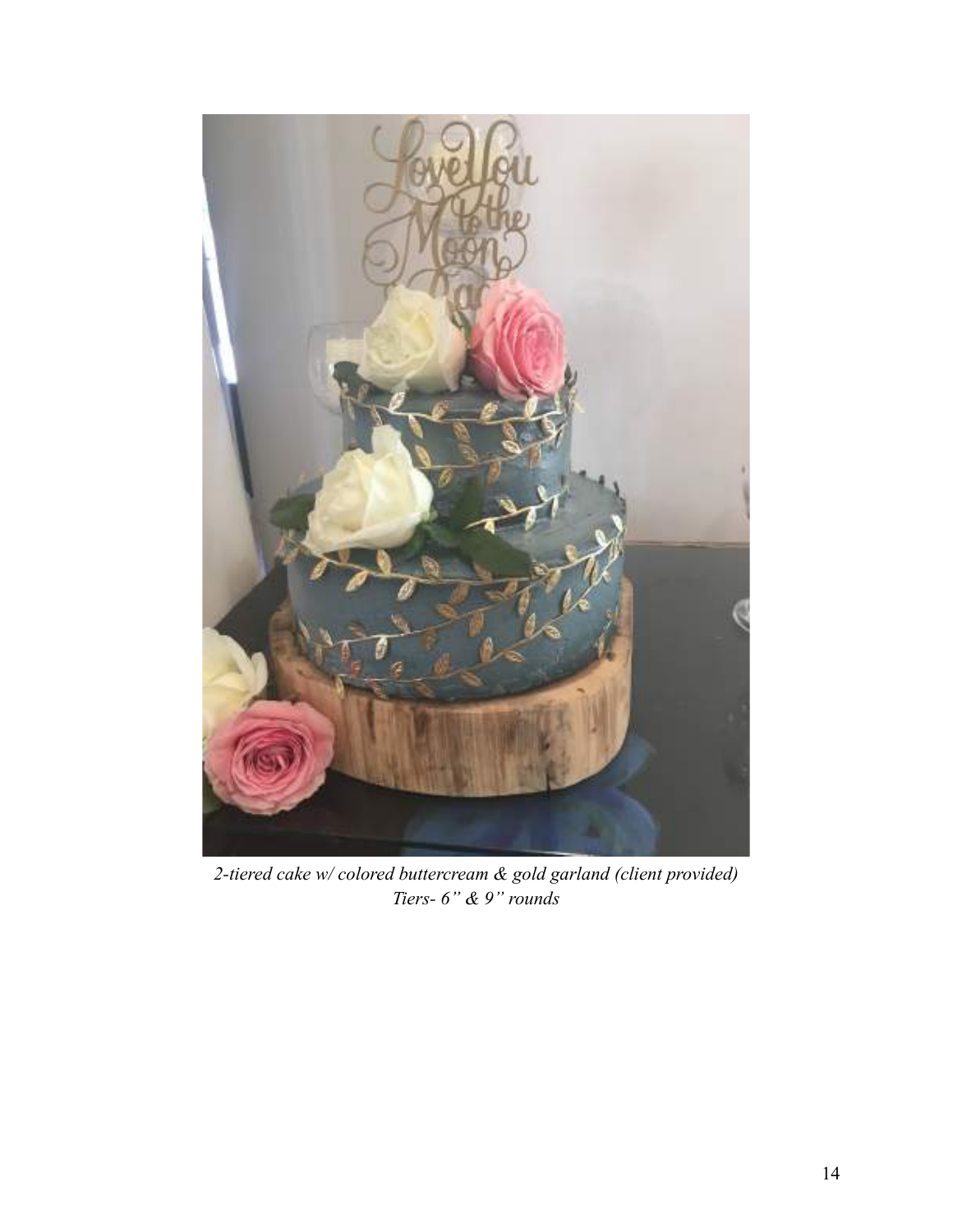

*9"-swirled frosting*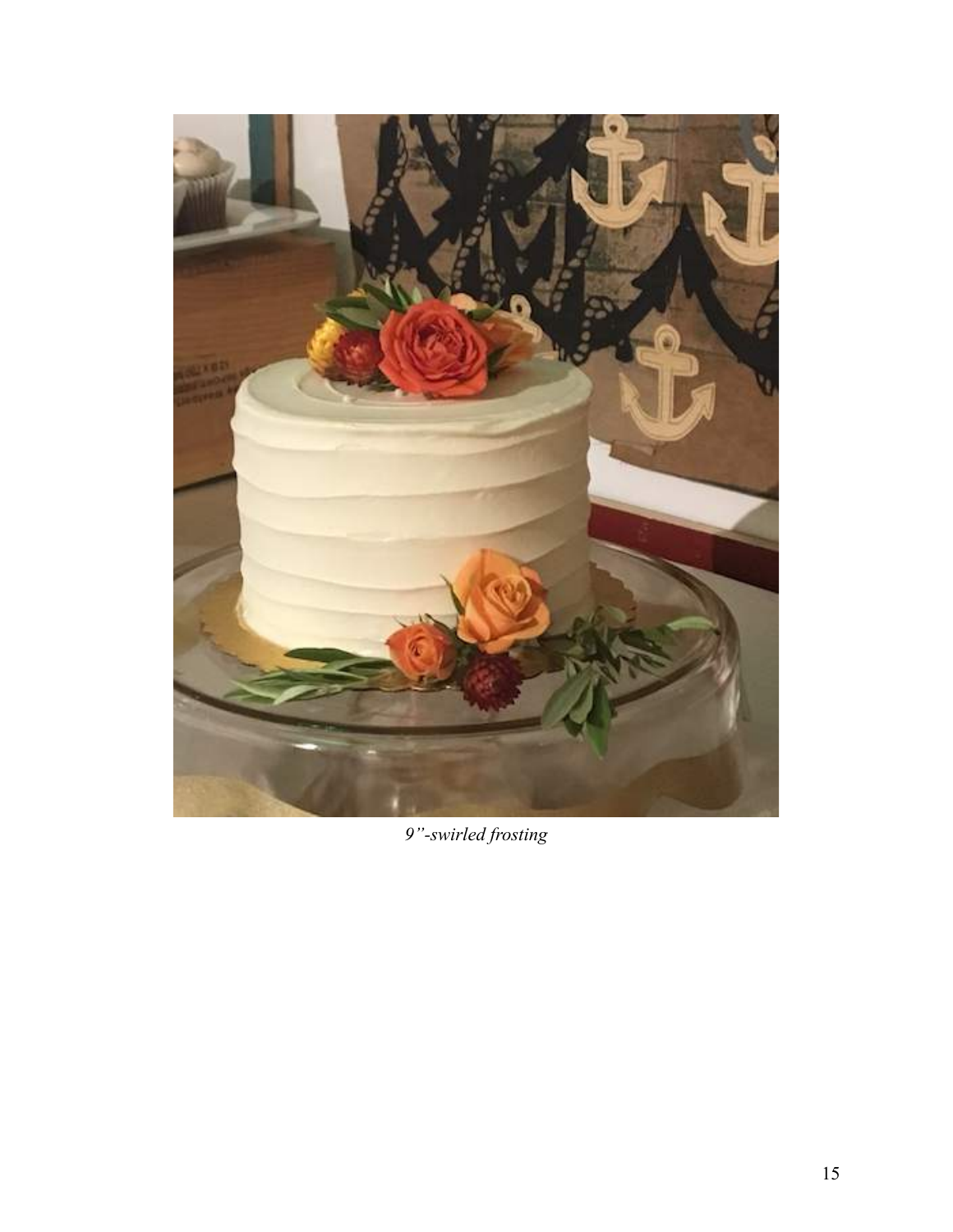

*2-tiered w/ swirled frosting Tiers- 6" & 9" rounds*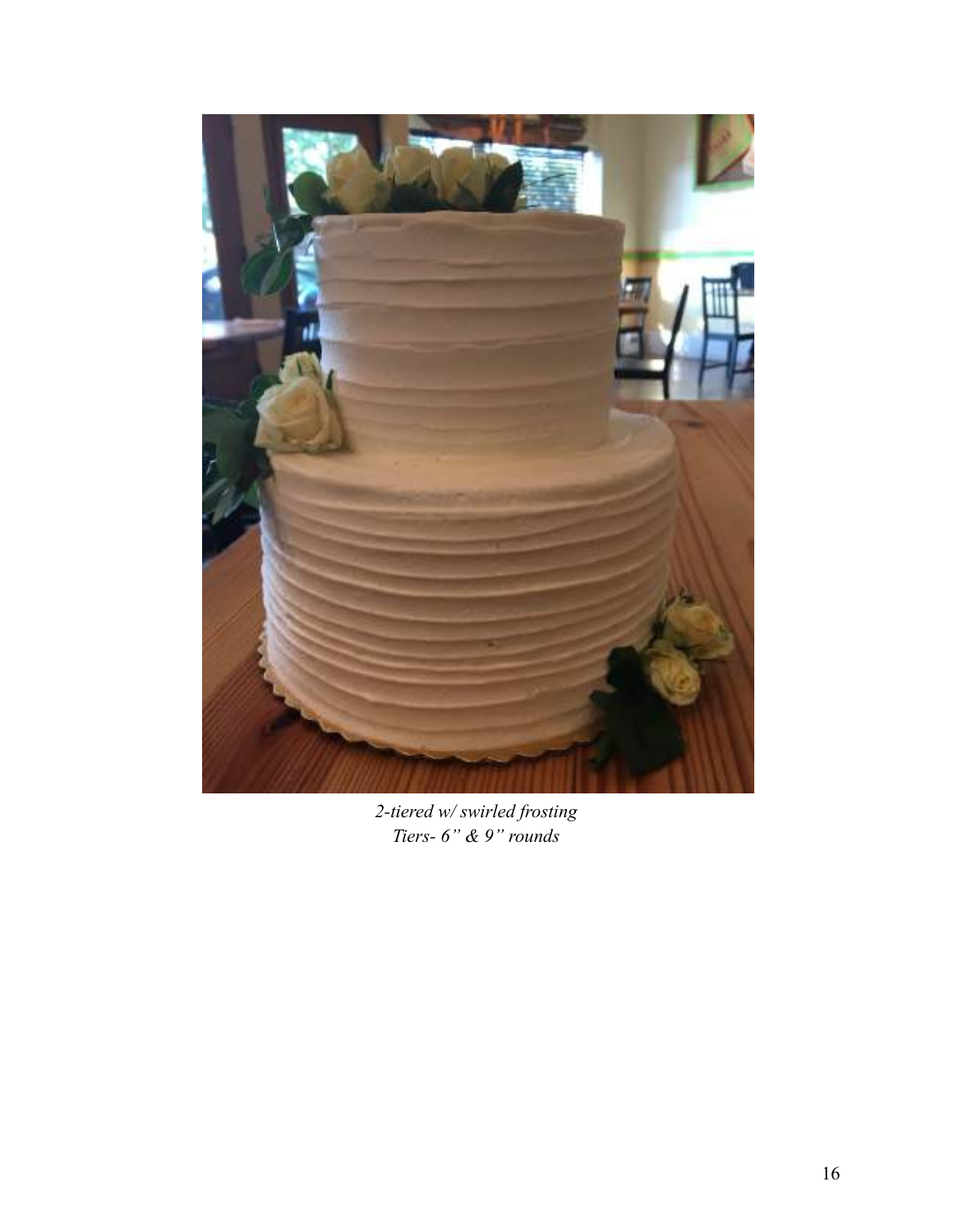

*3-tiered w/ textured frosting & figurines (client provided) 6", 9", & 11" rounds*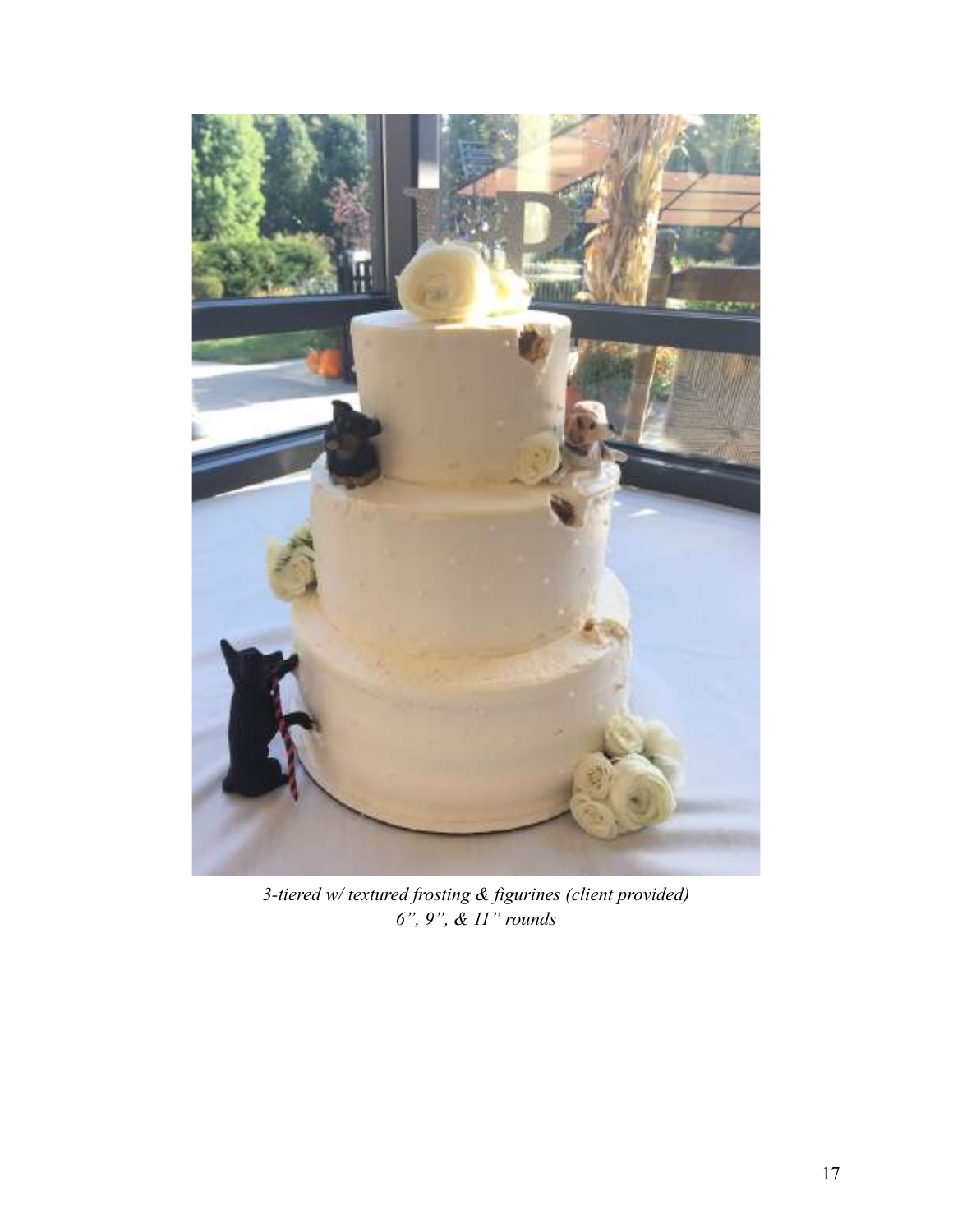

*2-tiered semi-naked w/ flowers (client provided) Tiers- 6" & 9" rounds*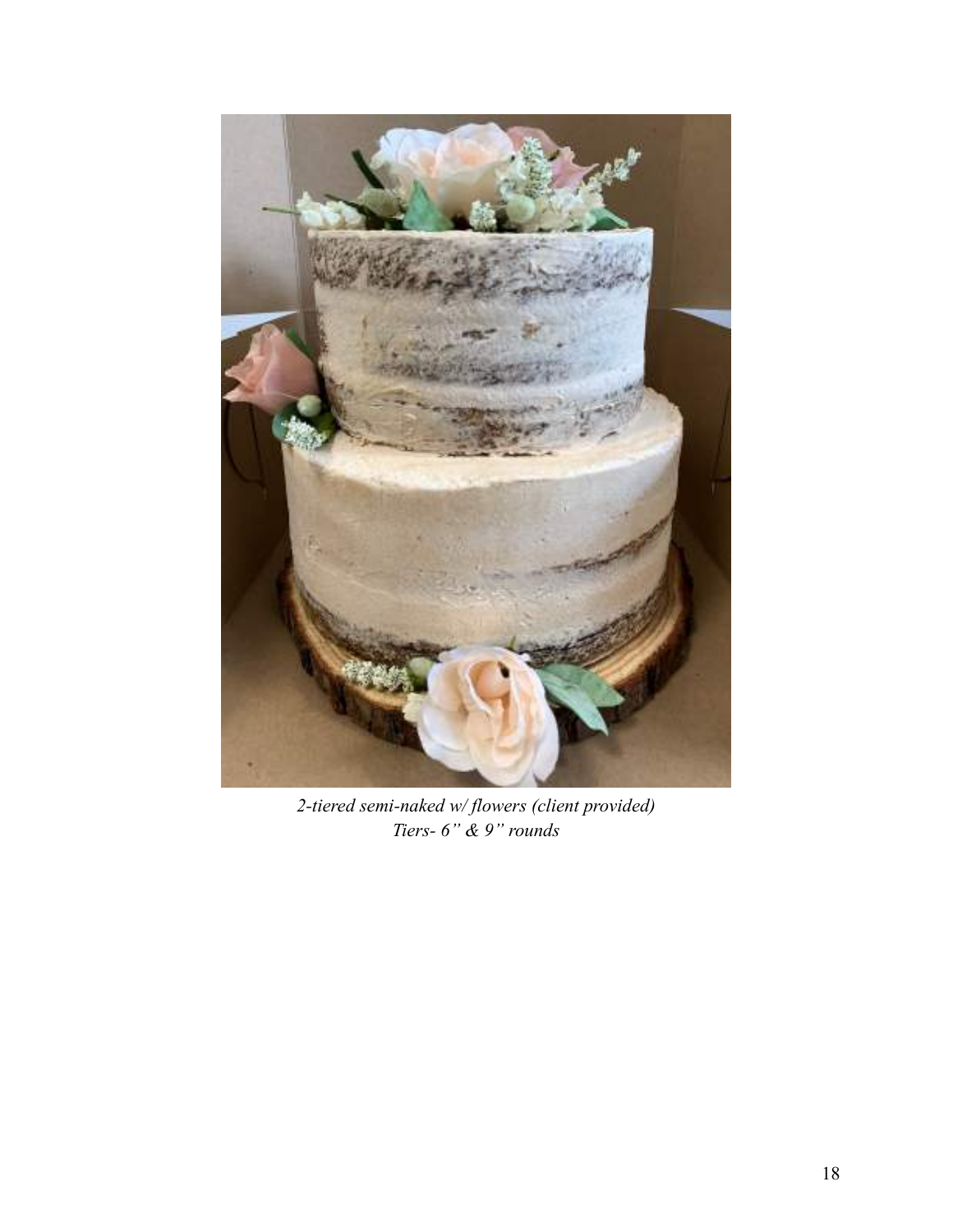

*3-tiered w/ alternating tiers Top & bottom tiers- swirled frosting Middle tier- clean frosting Tiers- 6", 9", & 11" rounds*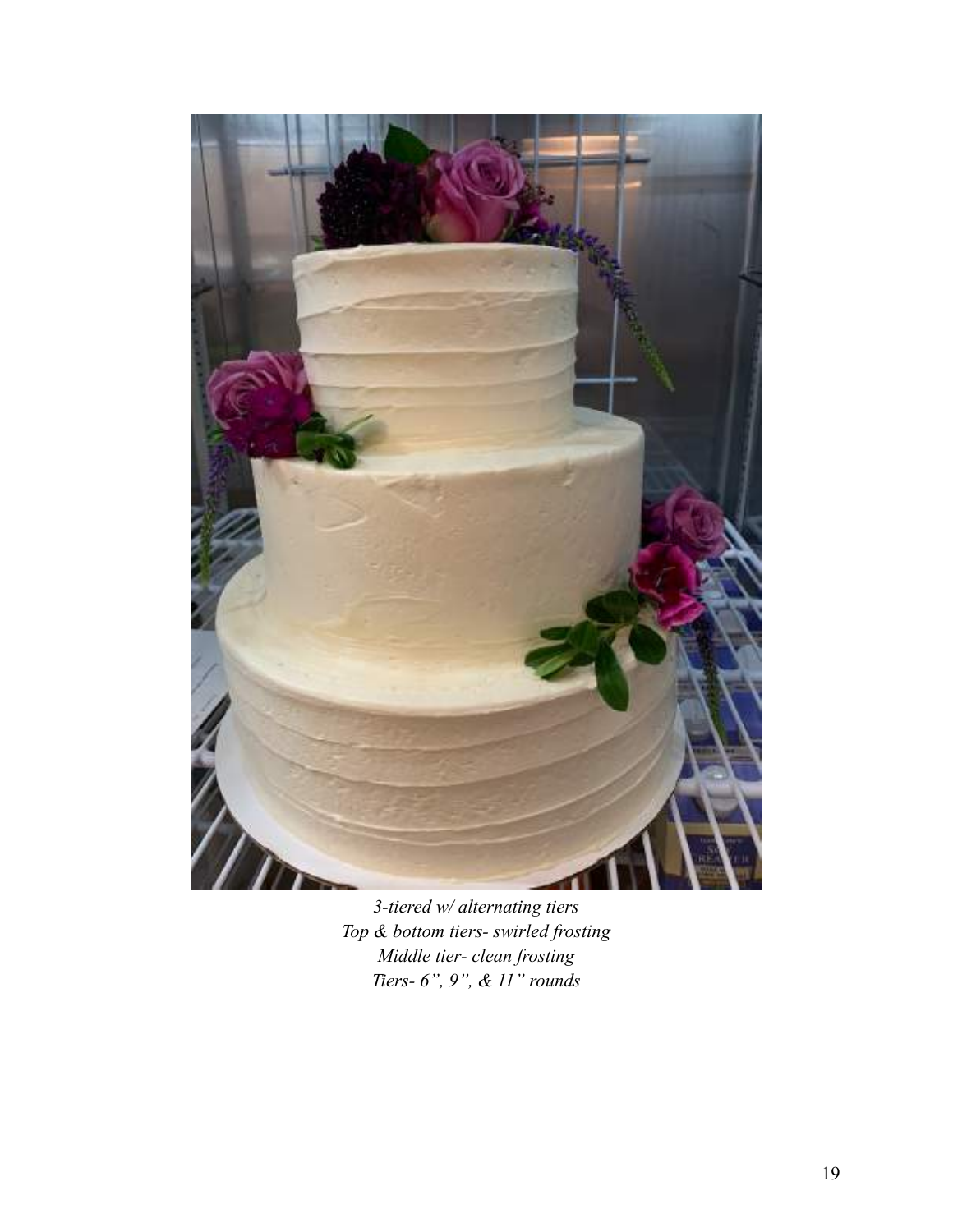

*3-tiered semi-naked w/ flowers & topper (client provided) Tiers- 6", 9", & 11" rounds*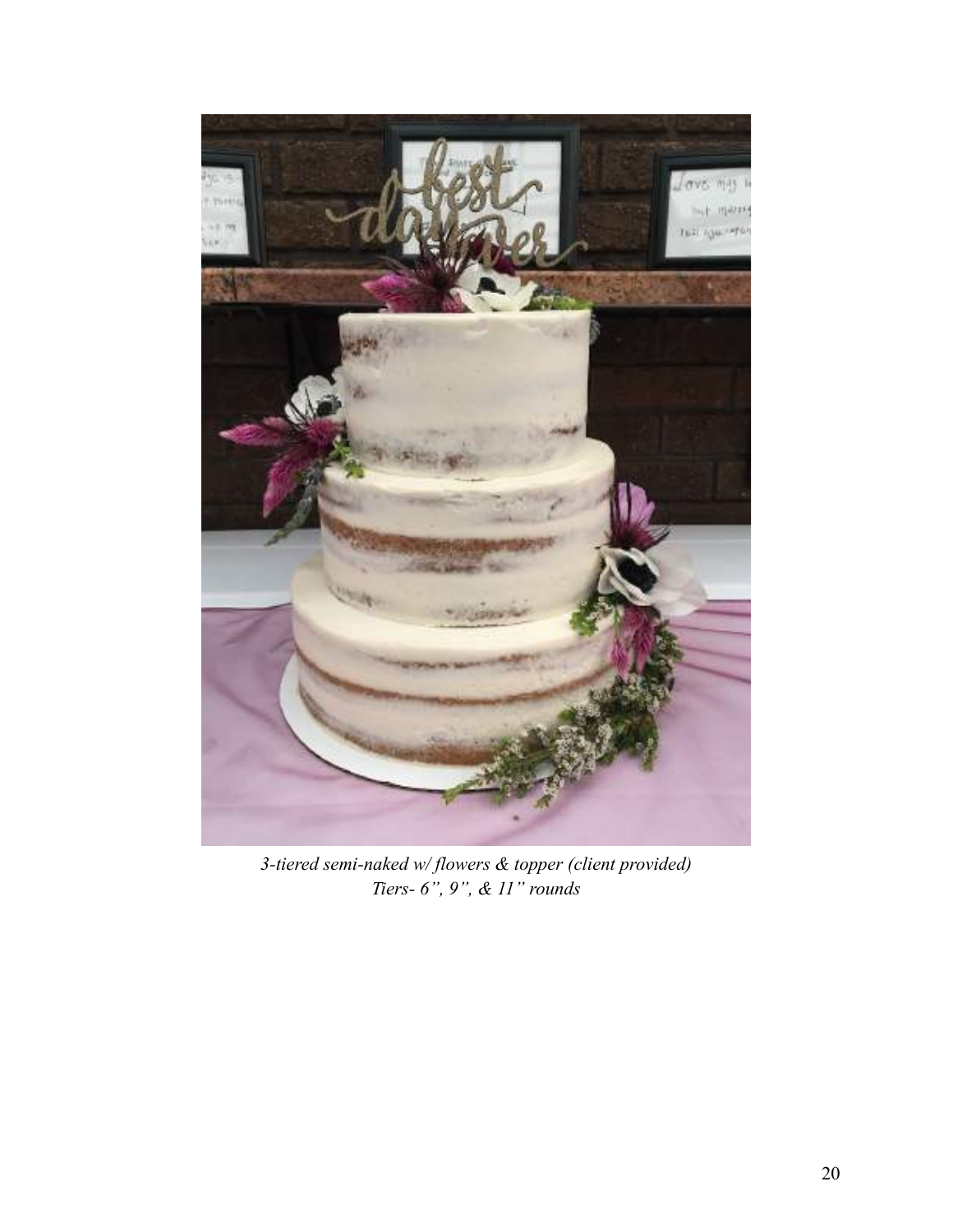

*9" swirled frosting w/ flowers & topper (client provided)*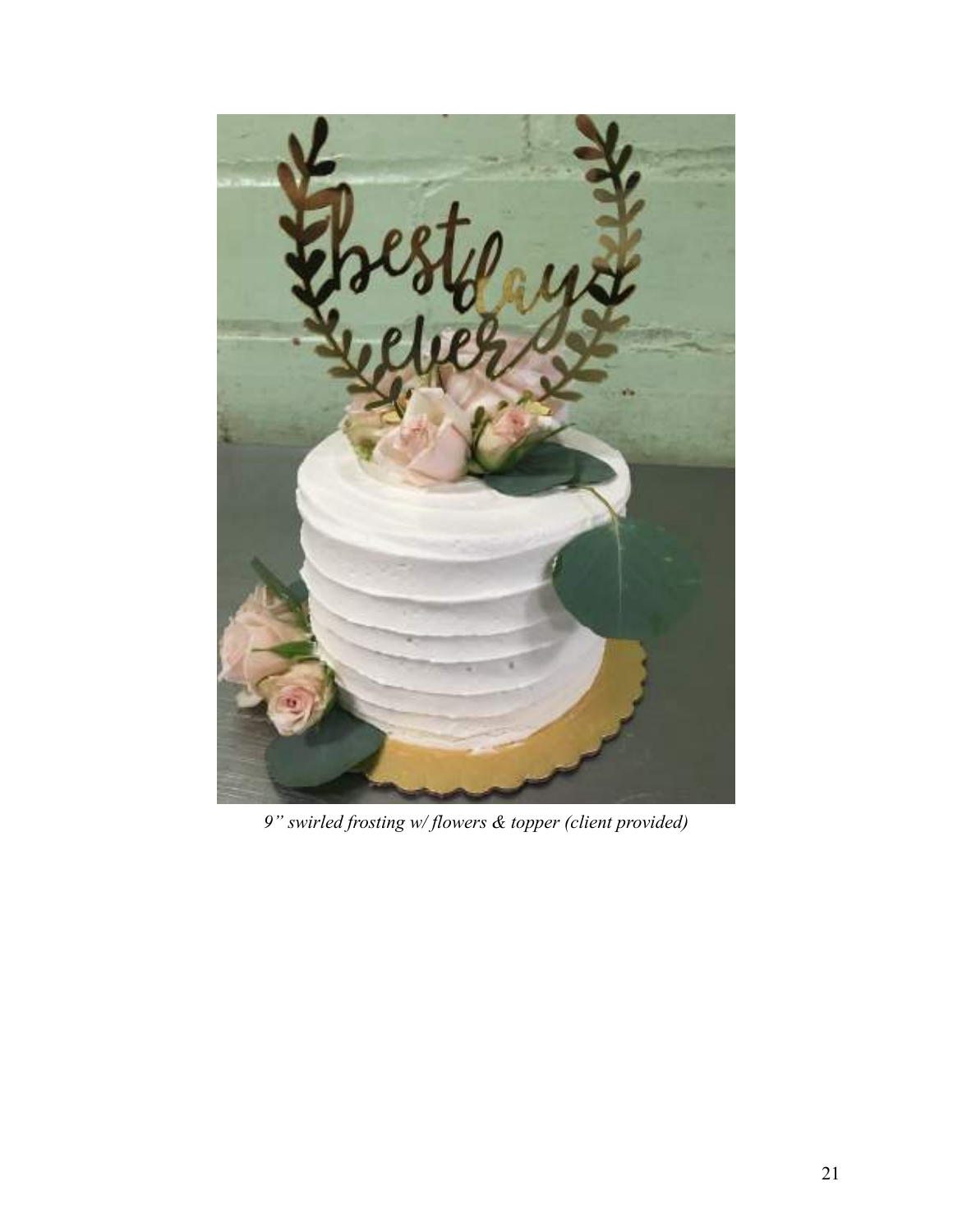

*2-tiered birch tree Tiers- 7" & 9" rounds*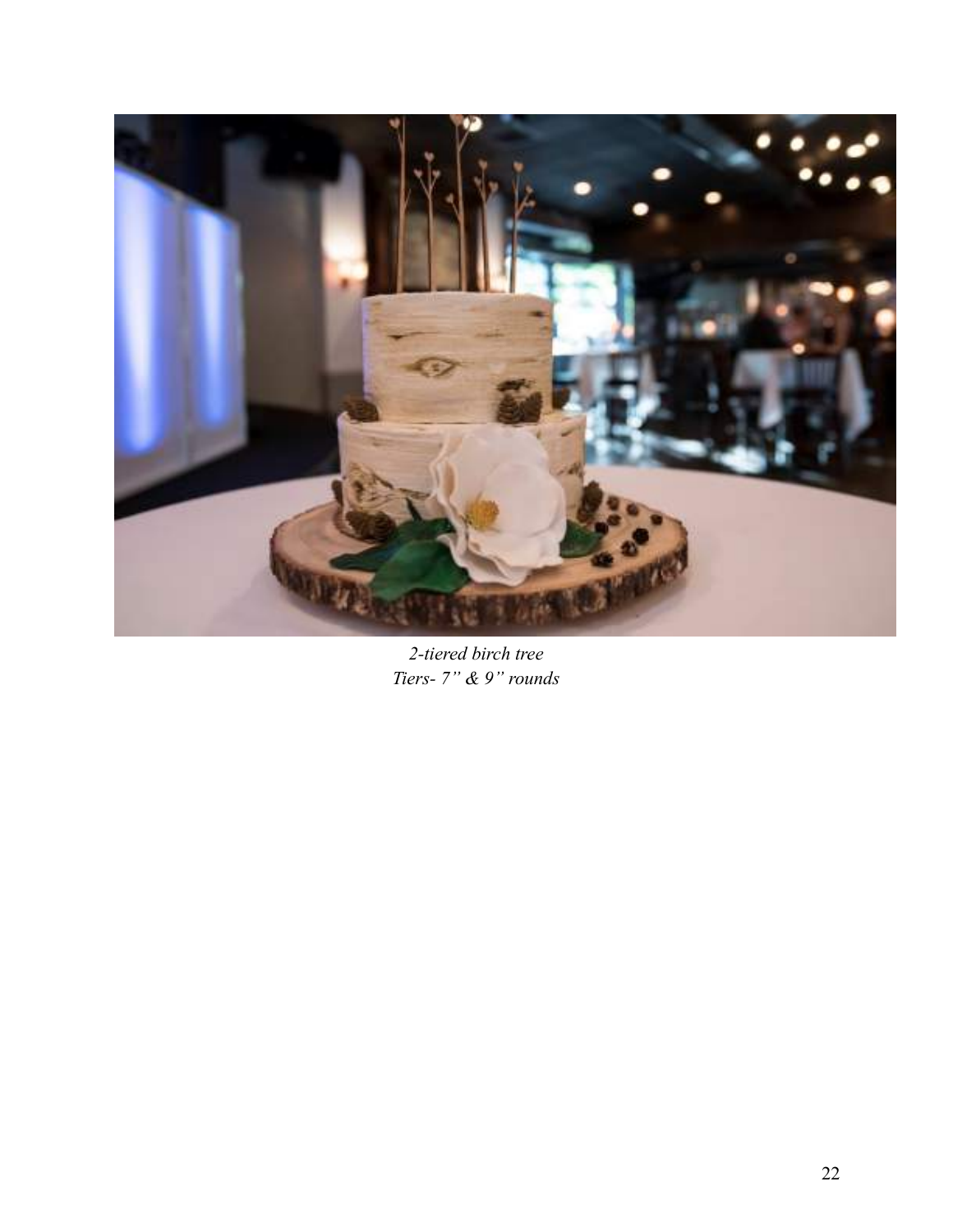

*3-tiered fondant-covered w/ hand-painted watercolor scenery Tiers- 7", 9", & 11" rounds*